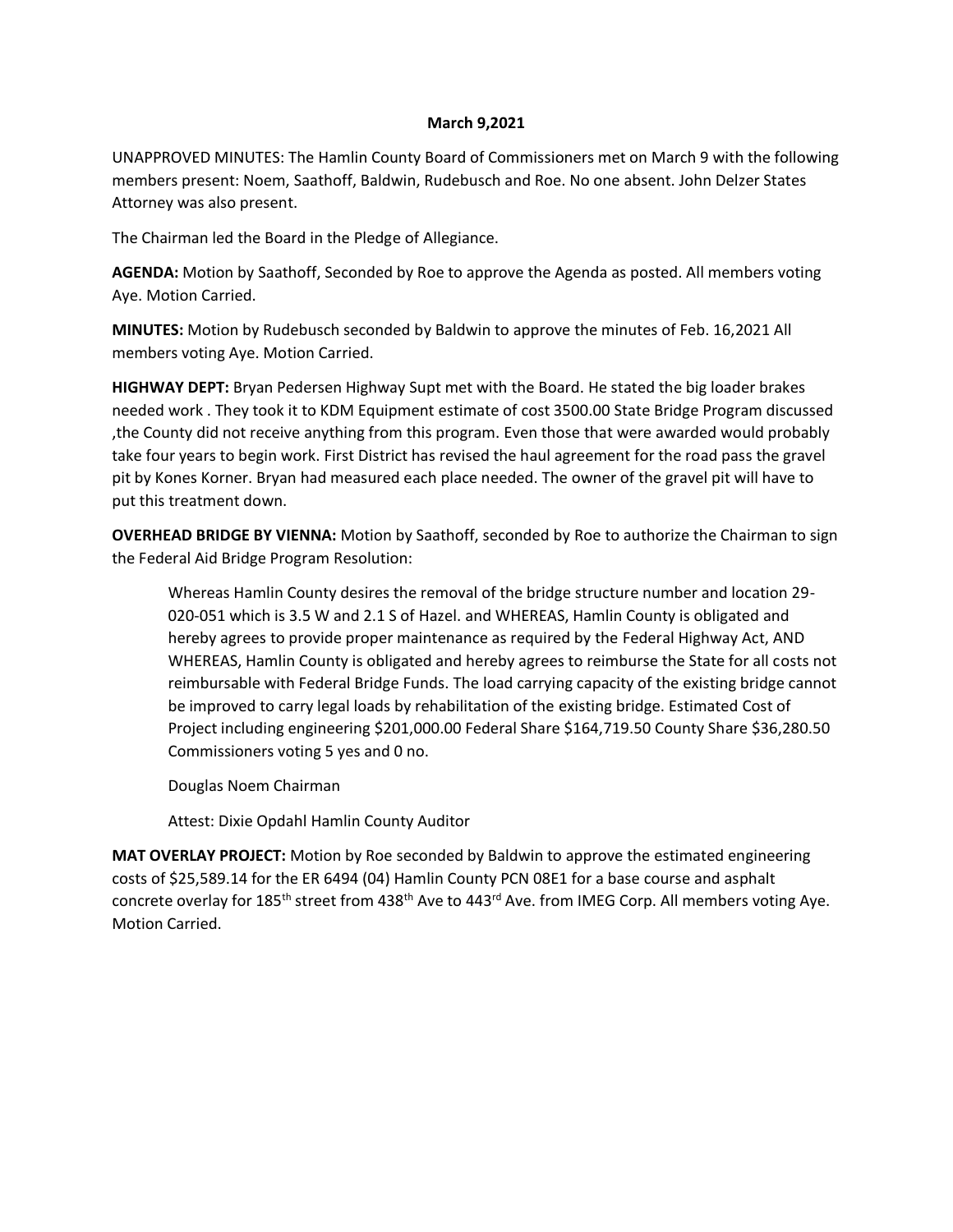**BRIDGE REINSPECTION:** Motion by Rudebusch seconded by Baldwin the authorize the Chairman to sign the Bridge Reinspection Program Resolution, WHEREAS, 23 CFR 650 Subpart C requires initial inspection of all bridges and reinspection at intervals not to exceed two years with the exception of reinforced concrete box culverts that meet specific criteria. These culverts are reinspected at intervals not to exceed four years. THEREFORE, Hamlin County is desirous of participating in the Bridge Inspection Program using Bridge Replacement funds. The County request SDDOT to hire IMEG Corp for the inspection work . SDDOT will secure federal approvals,make payments to the consulting Engineer for inspection services rendered and bill the County for 20% of the cost. Date March 9,2021 at Hayti SD Douglas Noem Chairman ATTEST: Dixie Opdahl Hamlin County Auditor

**PUBLIC COMMENT:** No public comment was received.

COURTHOUSE TREE REPLANTING: David Schaefer met with the Board and stated there has been a lot of interest in the replanting process of trees for the courthouse. He stated he feels we should not plant any this year and continue with the work that needs to be done before planting. More trees should be removed first. The Board agrees.

**WEED COMPUTER:** Brad Anderson Weed Supervisor has requested to update his 2004 computer. He has a quote from Connecting Point for a HP ProDesk computer, monitor, Microsoft Office License, Trend anti-virus, onsite setup and transfer of information for total cost of 1750.00 The Board approved this purchase.

**CUTTING EDGES BIDS:** 5/8" x8"X 7' curved cutting-edge Titan Machinery 117.18 True North 106.05 RDO Equipment 119.13 Equipment Blades 96.83 Buter Machinery 79.25 Carbide Cutting edge 3/4"x6"x2' Titan Machinery 155.58 True North 120.84 RDO Equipment 158.18 Equipment Blades 250.00 Butler Machinery 465.83 Motion by Roe seconded by Rudebusch to accept the bids of Titan Machinery and Butler Machinery according to type needed and cost. All members voting aye Motion Carried. Complete listing of all sizes available for inspection at Auditors Office.

**CONCRETE CULVERTS:** 12" RCP Class 5 Cemcast Pipe 14.85 Forterra 15.62 Motion by Rudebusch seconded by Baldwin to accept both bids because Cemcast Pipe has round pipe also. All members voting Aye. Motion Carried. Complete listing of al sizes available for inspection at Auditors Office.

**HOT MIX:** Bowes Construction Class E Type 1- 60.00 per ton Duininck 3/4" mix design PG 58-28 67.50 per ton Cold Mix 155.00 per ton. Motion by Roe seconded by Rudebusch to accept both bids due to location of job project and availability. All members voting Aye. Motion Carried. Complete listing of all classes available for inspection at Auditors Office.

**PEA ROCK:** Basin \$10.50 per ton 3/8" pea rock in Madison Michael Johnson Construction 4.50 per ton 1B Pea rock at Rauville Northern Con Agg 5.95 per ton Motion cy Baldwin seconded by Rudebusch accept Basin and Northern Con-Agg due to location of project.

**SAND:** Sand Delivered to Lake Poinsett Basin 9.00 per ton Motion by Rudebusch seconded by Baldwin to accept the bid of Basin. All members voting Aye. Motion Carried.

**ROAD OIL:** MC 3000 Flint Hills 598.00 per ton Jebro 637.11 Per Ton. Motion by Saathoff seconded by Baldwin to accept the bid of Flint Hills All members voting Aye. Motion Carried.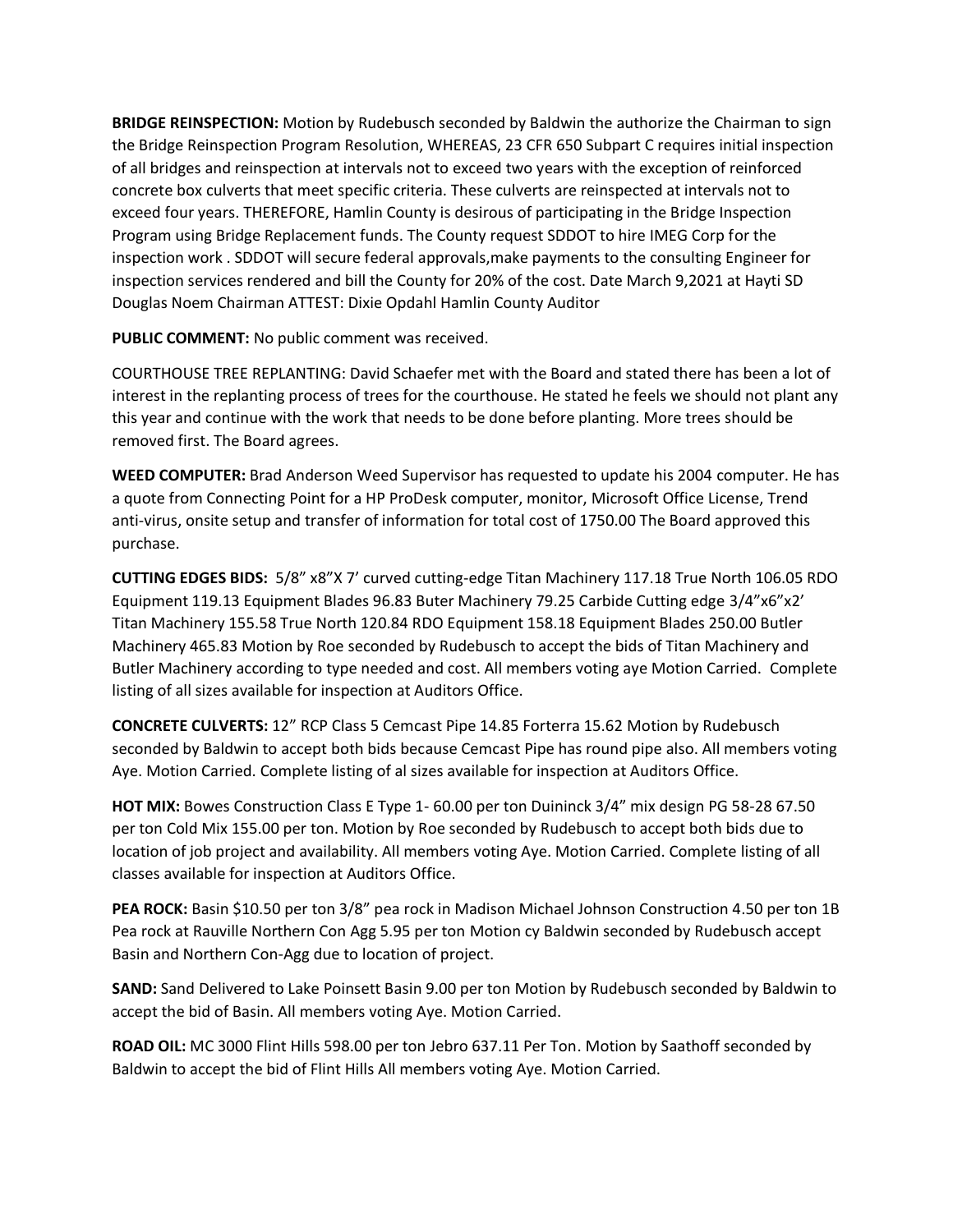**STEEL CULVERTS:** 15" culvert 16 Ga True North 13.80 per foot Contech 16.81 Per foot Motion by Saathoff seconded by Rudebusch to accept the bid of True North. All members voting Aye. Motion Carried. Complete listing of all sizes available for inspection at Auditors Office.

**TIRES:** 14.00 x 24 Radial Tire Pomp's Tire 964.53 Graham 1190.00 W.W. Tire 964.53 Motion by Roe seconded by Rudebusch to accept the bids of Pomp's Tire and W.W. Tire due to different sizes needed with different pricing. All members voting Aye. Motion Carried. Complete listing of all tires available for inspection at Auditors Office.

**BRIDGE DECKING:** True North Steel 12 Gauge Glavanized 11.40 per foot Motion by Baldwin seconded by Rudebusch to accept the bid of True North Steel. All members voting Aye. Motion Carried.

**CREOSOTE TREATED LUMBER:** True North Steel 3"x12"-16-24" part truck load 3086.67 Motion by Baldwin seconded by Rudebusch to accept True North Steel bid. All members voting Aye. Complete listing available for inspection at Auditors Office.

**STEEL PILING:** True North Steel- Steel piling 10" x 42 lbs 38.95 per foot, pile points 132.65 each Motion by Baldwin seconded by Rudebusch to accept True North bid. All members voting Aye. Mption Carried.

**MISC BRIDGE COMPONENTS AND HARDWARE:** True North Steel W6x20 Beam 19.52 per foot Motion by Baldwin seconded by Rudebusch to accept bid of True North Steel for all components. All members voting Aye. Motion Carried. Complete listing of all components available for inspection at Auditors Office.

**ALUMINUM BOX CULVERTS:** True North Steel 8x3 Aluminum box culvert 22,400.28 Motion by Baldwin seconded by Rudebusch to accept the bid of True North Steel. All members voting Aye. Listing of all sizes available for inspection at Auditors Office.

**SHERIFF:** Chad Schlotterbeck Sheriff met the Board and requested permission for the following training of officers: Tayt Alexander in Chamberlain on 24/7 July 14-15 Darrion Poppen March 22-24 in Pierre, Tristin Molitor in Deadwood on April 18-21 Zach Vidmar May 5-7 in Deadwood. The Board authorized all travel requests. Chad stated someone had donated old law enforcement patches from all over the United States . He would like to purchase glass cases to fit on the walls by the back door of the courthouse to display such. The Board approved the purchase of such.

**JANITOR:** Cheslie Gustafson Janitor reported that she had checked on purchasing a commercial carpet shampoo machine from Hillyard. Cost would be \$2800.00 Motion by Rudebusch seconded by Saathoff to allow the purchase. All members voting Aye.

The Courthouse will close all day on April 2 for Good Friday.

**PLATS:** Motion by Saathoff seconded by Baldwin to approve the following plats LK Stevenson Addition located in the Southwest Quarter of Section 26, township 114 North, Range 53 West of the 5<sup>th</sup> PM and Plat of Lot 19A in Block 1 of Sunset Park Estates Addition in Government Lot 2 in the SW Quarter of Section 26, Township 113 North, Range 52 West of the 5<sup>th</sup> PM All members voting Aye. Motion Carried.

**CASH TRANSFER:** Motion by Rudebusch seconded by Saathoff to transfer cash of \$7000.00 from General Fund to the 911 Fund as allowed within the budget. All members voting Aye. Motion Carried.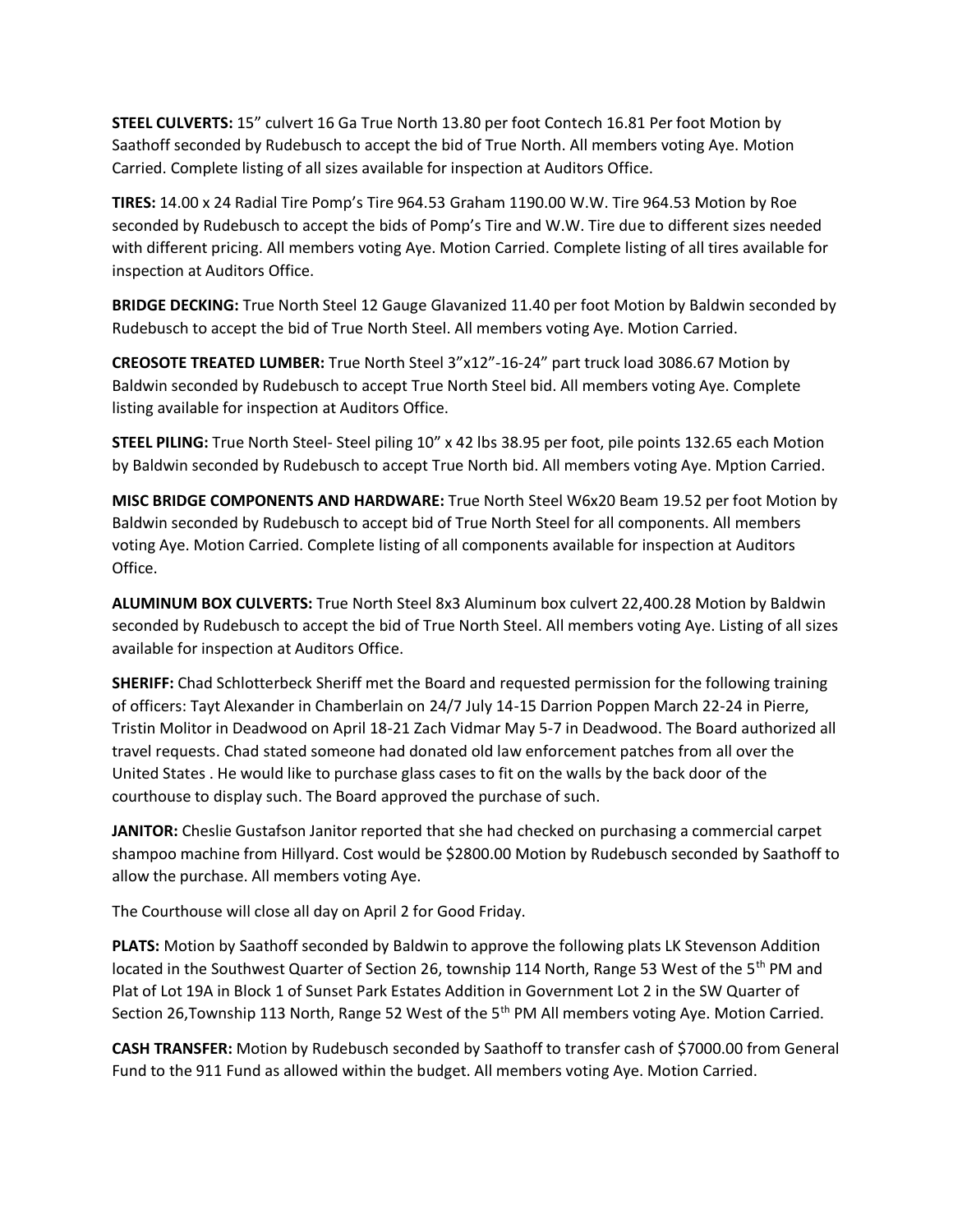**AUTOMATIC SUPPLEMENT:** Motion by Roe seconded by Baldwin to make an automatic supplement of 1368.53 to the Road revenue (201-331.04) of ER money received from the State and \$1,939.80 to Sheriffs Budget 101-211-425 and Revenue source of insurance reimbursement 101-373.10 All members voting Aye. Motion Carried.

**TRAVEL:** Jessica Trautner Treasurer requested permission to attend the New Officials Workshop in Pierre March 17-18 The Board approved such.

## **CLAIMS PAID:**

COMMISSIONERS: Jay Baldwin mileage 10.92 Dakotan publishing 288.03 Hamlin County Publishing 723.52 Leland Roe mileage 16.80 Douglas Noem mileage 37.80 Olson Consulting repairs 340.00 Randall Rudebusch mileage 28.56 Larry Saathoff mileage 35.28 Visa zoom meeting supplies 159.65 Total gross salaries for complete dept 5100.00 benefits 1168.85 Total Commissioners expense 7909.41

ELECTION: Election Systems maint & license 94.80

COURT:Carmen Bremmon interpretor 225.00 fee mileage 42.00 Visa travel for court appearance 734.31

AUDITOR: Connecting Point computer repairs 55.00 ITC phone 51.58 Jurgens Printing supp 299.00 Lingo phone 15.32 Office Peeps supp 50.58 PMB state access 19.84 Total gross salaries for complete dept 4799.13 benefits 367.13 Total Auditors expense 5657.58

TREASURER: Dakota Shred rental 57.33 ITC phone 97.98 Lingo phone 18.07 Office Peeps supp 36.26 PMB state access 19.83 Print Em Now Supp 673.00 SDACO Registration 110.00 Total gross salaries for complete dept 8399.37 benefits 2408.42 Total Treasurers expense 11,820.25

POSTAGE COPIES: Office Peeps copy maint 123.03 copy machine supp 79.80 Quadient postage 922.79 Total postage & copies expense 1125.62

STATES ATTORNEY: Delzer Law Secretary 750.00 ITC phone 86.61 Total Gross salaries for complete dept 5255.00 benefits 1555.05 Total States Attorney expense 7646.66

COURT APPOINTED ATTORNEY: Bratland Law 2075.80

COURTHOUSE MAINT: Culligan water 87.75 Hayti Town water & sewer 47.50 Hillyard supp 99.11 ITC internet 43.09 Lingo internet 15.32 Menards supp 128.49 Star Laundry floor mats two months 330.10 Trane furance repairs 620.00 Northwestern Energy heat 611.26 Total gross salaries for complete dept 3097.00 benefits 1384.90 Total Courthouse Maint expense 6464.52

DIRECTOR OF EQUALIZATION: Connecting Point computer repairs 80.00 ITC phone 139.59 Lingo phone 15.90 McLeods Printing supp 119.68 Office Peeps supp 703.09 Total gross salaries for complete dept 8709.74 benefits 2395.04 Total Director of Equalization expense 12,163.04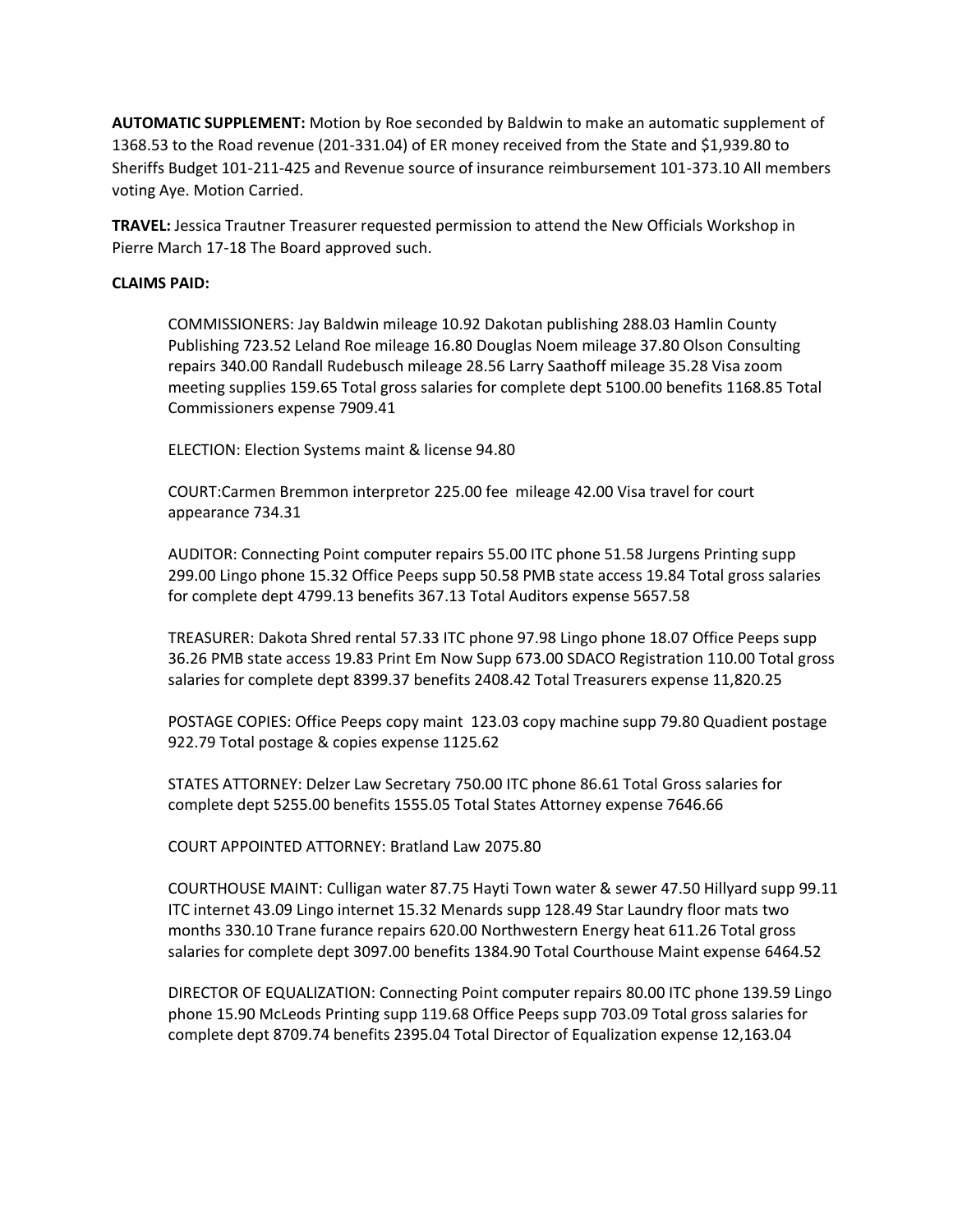REGISTER OF DEEDS: ITC phone 56.83 Lingo Phone 25.32 Microfilm Imaging rental 347.00 Office Peeps supp 309.49 PMB state access 19.83 Total gross salaries for complete dept 5669.68 benefits 773.90 Total Register of Deeds expense 7192.05

VETERANS SERVICE: Total gross salaries for complete dept 950.00 benefits 129.70

ANIMAL BOUNTY: Opdahl Township gopher bounty 110.00

SHERIFF: AP Auto repairs 272.80 BES Towing repairs 243.40 Einspahr Auto repairs 1444.29 Estelline Community Oil repairs 54.02 gas 1367.83 Farmers Union gas 105.85 FED Ex supp 15.30 Hamlin Co Farmers Coop repair 149.50 Gas 1331.33 Visa Supp 944.24 Hamlin County Publishing 76.47 ITC phone 213.78 Menards Supp 67.84 MRE Properties repairs 67.84 Northern Safety supp 447.76 Office Peeps supp 53.90 SD Dept of Public Safety six months teletype 2340.00 SD Sheriffs Assoc Registration 115.00 Two Way repairs 294.96 Supp 1450.96 W.W. Tire repairs 19.72 Total gross salaries for complete dept 26,022.89 benefits 7491.64 Total Sheriffs expense 44,563.48

JAIL: Codington County jail 2210.00 Grant County Jail 75.00

CORONERS: Donna Thompson mileage 26.25 Fee 150.00 benefits 11.47

LIEAP: Interlakes Community Action two months worker 672.66 ITC phone 54.03 Lingo Phone 15.36 Total LIEAP expense 742.05

NURSE: Total gross salaries for complete dept 1978.00 benefits 1042.22

AMBULANCE: Bound Tree supp Estelline Ambulance 218.67

EXTENSION: ITC phone 99.48 Lingo phone 15.32 Office Peeps supp 129.38 SDSU 4-H Advisor salary 10,310.00 Total gross salaries for complete dept 3053.00 benefits 1052.94 Total Extension expense 14,660.12

WEED: H-D Electric Bldg elec 385.94 Hamlin County Publishing 89.84 ITC phone 94.48 Lingo phone 15.32 Total gross salaries for complete dept 3146.00 benefits 1076.01 Total Weed expense 4807.59

ZONING: Dakotan publishing 105.32 Robbie Fedt mileage 10.92 Hamlin County Publishing 177.94 ITC phone 53.58 Richard Wiarda mileage 7.56 Scott Popham mileage 6.72 Total gross Per diem for board 1000.00 benefits 155.58 Total zoning expense 1517.62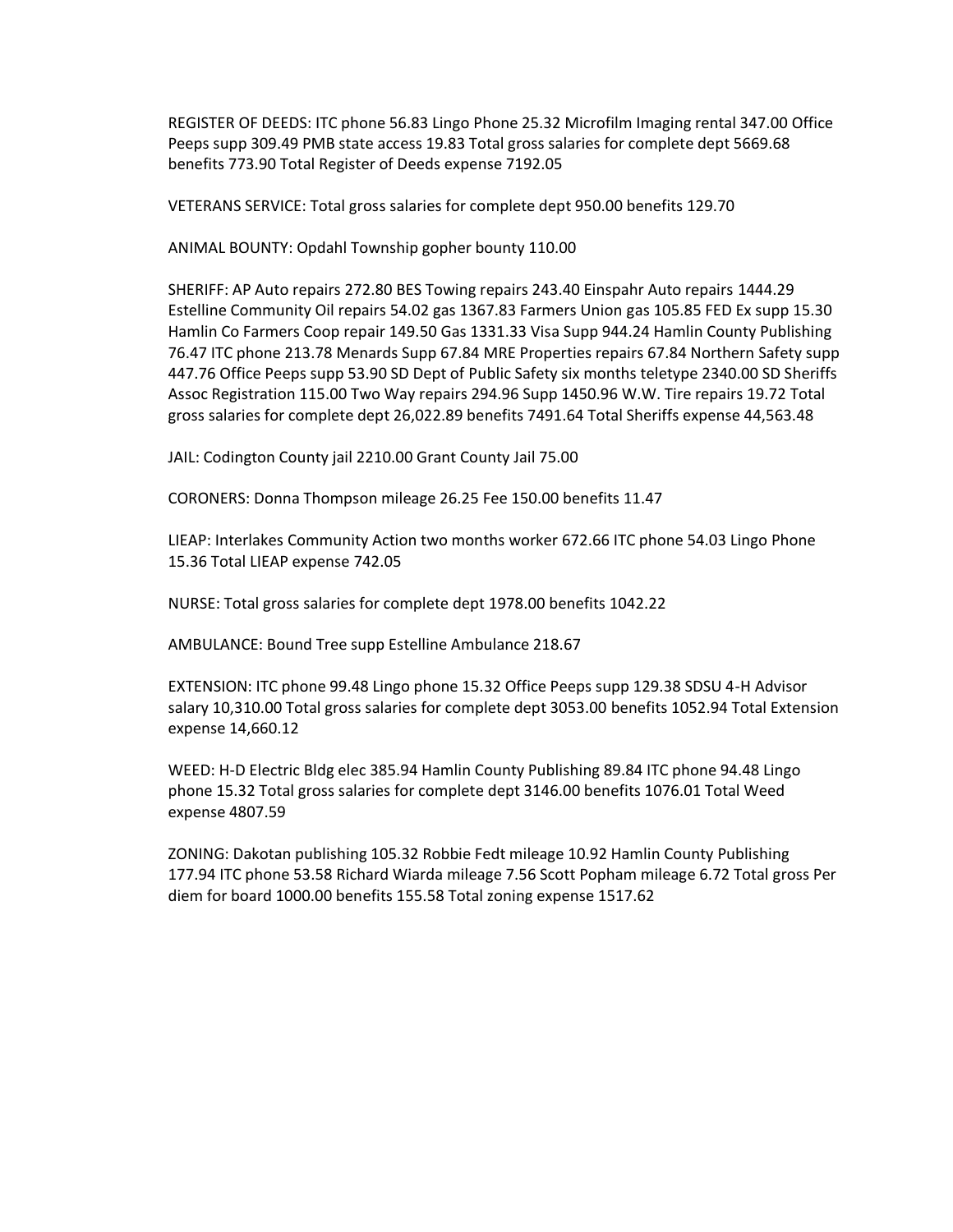ROAD: Bryant City Util 58.34 Connecting Point repairs 642.20 Supp 75.95 Equipment 99.00 Estelline Community Oil fuel 1126.51 LP 1851.58 Estelline City Util 43.27 Farmers Union Fuel 1861.90 LP 1031.25 Farnams parts 28.58 H-D Electric Uti 1489.42 Hamlin Co Farmers Coop supp 44.44 Fuel 3667.44 parts 139.50 LP 2959.75 Hamlin Building Center supp 78.10 Hayti Town Util 40.50 ITC phone 144.78 J&L Welding Repairs 156.42 Supp 350.22 parts 187.69 KDM Equipment repairs 212.50 Lyle Signs supp 313.84 Ottertail Power Util 43.88 Pheasant Country Express trucking salt 2021.25 SD Dept of Transportation bridge prof 35.51 SDACHS dues 350.00 SD State Treasurer excise tax 38.40 Sturdevants supp 39.09 parts 993.63 W.W. Tire repairs 1159.00 Wheelco parts 293.76 Northwestern Energy Util 23.93 AT&T cell phone 73.01 Visa Supp 53.24 phone 1.05 Ronald Moore travel 14.00 Rodney Anderson travel 14.00 Jeff Shepherd travel 14.00 Alan Gallisath travel 14.00 Stanley Singrey travel 14.00 Marc Lewno travel 14.00 Logan Twait travel 14.00 Daniel Platz travel 14.00 Eric Solsaa travel 14.00 Bryan Pedersen travel 14.00 Total gross salaries for complete dept 42,642.70 benefits 13,266.24 Total Road expense 77,777.84

911: H-D Electric towers elec. 125.09 Hamlin Co Farmers Coop gas 38.00 ITC trunking charge 374.33 Watertown City 911 fees collected sent to them 4613.94 total 911 expense 5151.36

AG BUILDING: Hamlin Building Center supp 29.98 Northwestern Energy heat 150.15 Hayti Town water & sewer 40.50 ITC phone 84.23 Menards supp 32.99 Total Ag Bldg expense 337.85

EMERGENCY & DISASTER: Hamlin Co Farmers Coop supp 13.76 Gas 103.71 ITC phone 155.17 AT&T cell phone 50.43 Visa Computer 873.40 Supp 74.53 Total gross salaries for complete dept 4175.00 benefits 569.87 Total Emergency & Disaster expense 6015.87

M&P FUND: Microfilm Imaging Register of Deeds rental 145.00

STATE 24/7: State 24/7 Program fees collected 590.00

BOOKMOBILE: Total gross salaries for complete dept 4764.83 benefits 525.02